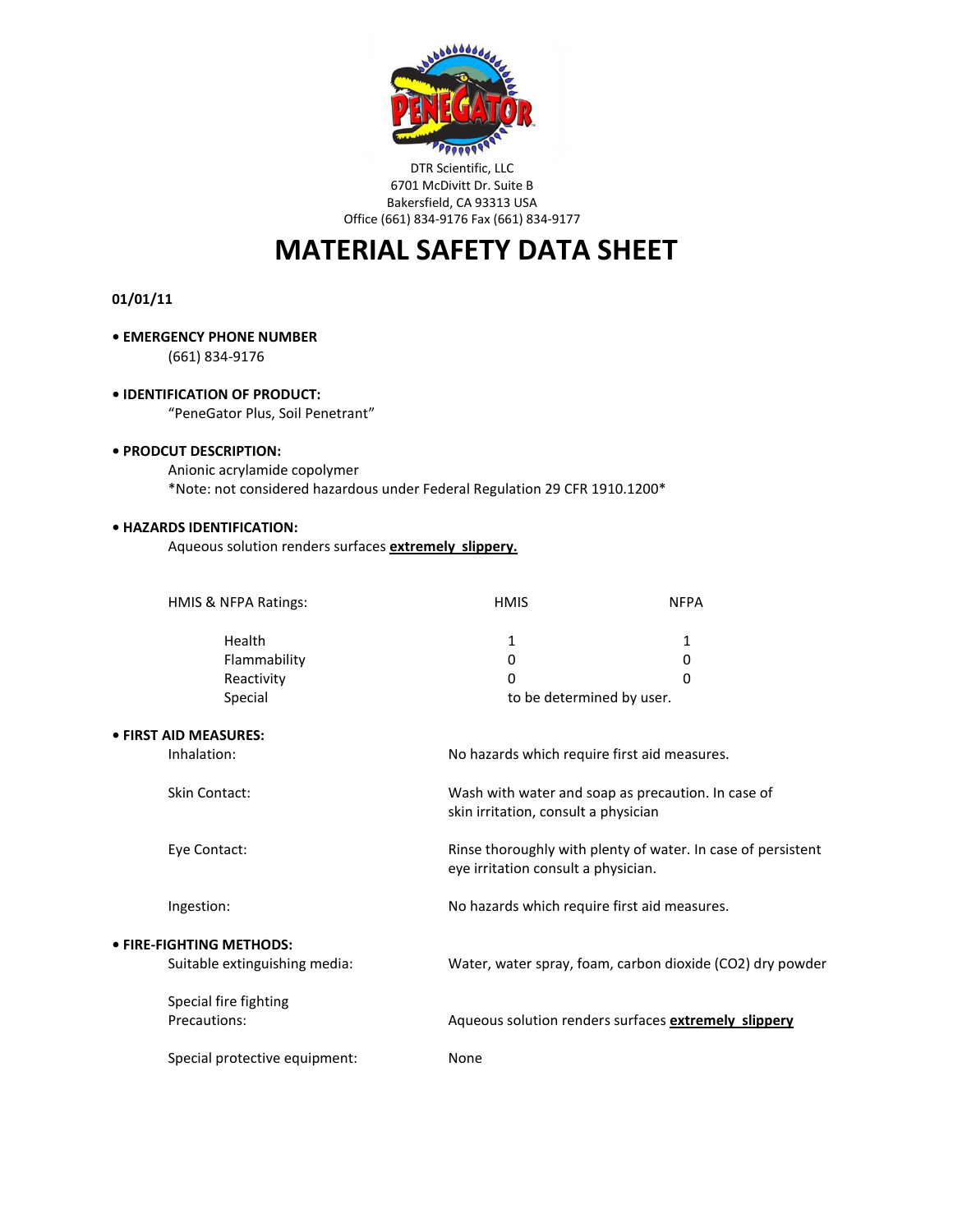|                                     | • ACCIDENTAL RELEASE MEASURES:  |                                                                                                                                             |  |  |  |
|-------------------------------------|---------------------------------|---------------------------------------------------------------------------------------------------------------------------------------------|--|--|--|
|                                     | Personal precautions:           | None                                                                                                                                        |  |  |  |
|                                     | Environmental precautions:      | None                                                                                                                                        |  |  |  |
|                                     | Clean up method:                | Sprinkle sand/dirt over product and flush away with water<br>until no longer slippery.                                                      |  |  |  |
|                                     | <b>.HANDLING AND STORAGE:</b>   |                                                                                                                                             |  |  |  |
|                                     | Handling:                       | As good industrial hygiene dictates, avoid contact with skin<br>and eyes. Wash hands thoroughly before breaks and at the<br>end of the day. |  |  |  |
|                                     | Storage:                        | Keep in a cool (0-35°C) place.                                                                                                              |  |  |  |
|                                     | <b>.EXPOSURE CONTROLS;</b>      |                                                                                                                                             |  |  |  |
|                                     | Occupational Exposure limits:   | None                                                                                                                                        |  |  |  |
|                                     | Engineering methods to          |                                                                                                                                             |  |  |  |
|                                     | Reduce exposure:                | Natural ventilation is adequate in.                                                                                                         |  |  |  |
| •PERSONAL PROTECTION EQUIPMENT:     |                                 |                                                                                                                                             |  |  |  |
|                                     | Respiratory protection:         | No special protective equipment required.                                                                                                   |  |  |  |
|                                     | Hand protection:                | Rubber gloves                                                                                                                               |  |  |  |
|                                     | Eye protection:                 | Safety glasses with side shields. Do not wear contact lenses.                                                                               |  |  |  |
|                                     | Skin and body protection:       | Chemical resistant apron or thick clothing/protective suit if<br>splashing or repeated contact with solution is likely.                     |  |  |  |
|                                     | Hygiene measures:               | Wash hands before breaks, and at the end of workday.<br>Handle in accordance with good industrial hygiene.                                  |  |  |  |
| . PHYSICAL AND CHEMICAL PROPERTIES: |                                 |                                                                                                                                             |  |  |  |
|                                     | Form:                           | Viscous liquid                                                                                                                              |  |  |  |
|                                     | Color:                          | None                                                                                                                                        |  |  |  |
|                                     | Odor:                           | None                                                                                                                                        |  |  |  |
|                                     | pH:                             | 4-9 @ 5g/1 for the product series. See technical data for<br>specific value.                                                                |  |  |  |
|                                     | Melting point (°C):             | Not applicable.                                                                                                                             |  |  |  |
|                                     | Flash point (°C):               | Not applicable.                                                                                                                             |  |  |  |
|                                     | Auto ignition temperature (°C): | Not applicable.                                                                                                                             |  |  |  |
|                                     | Vapor pressure (mmHg):          | Not applicable.                                                                                                                             |  |  |  |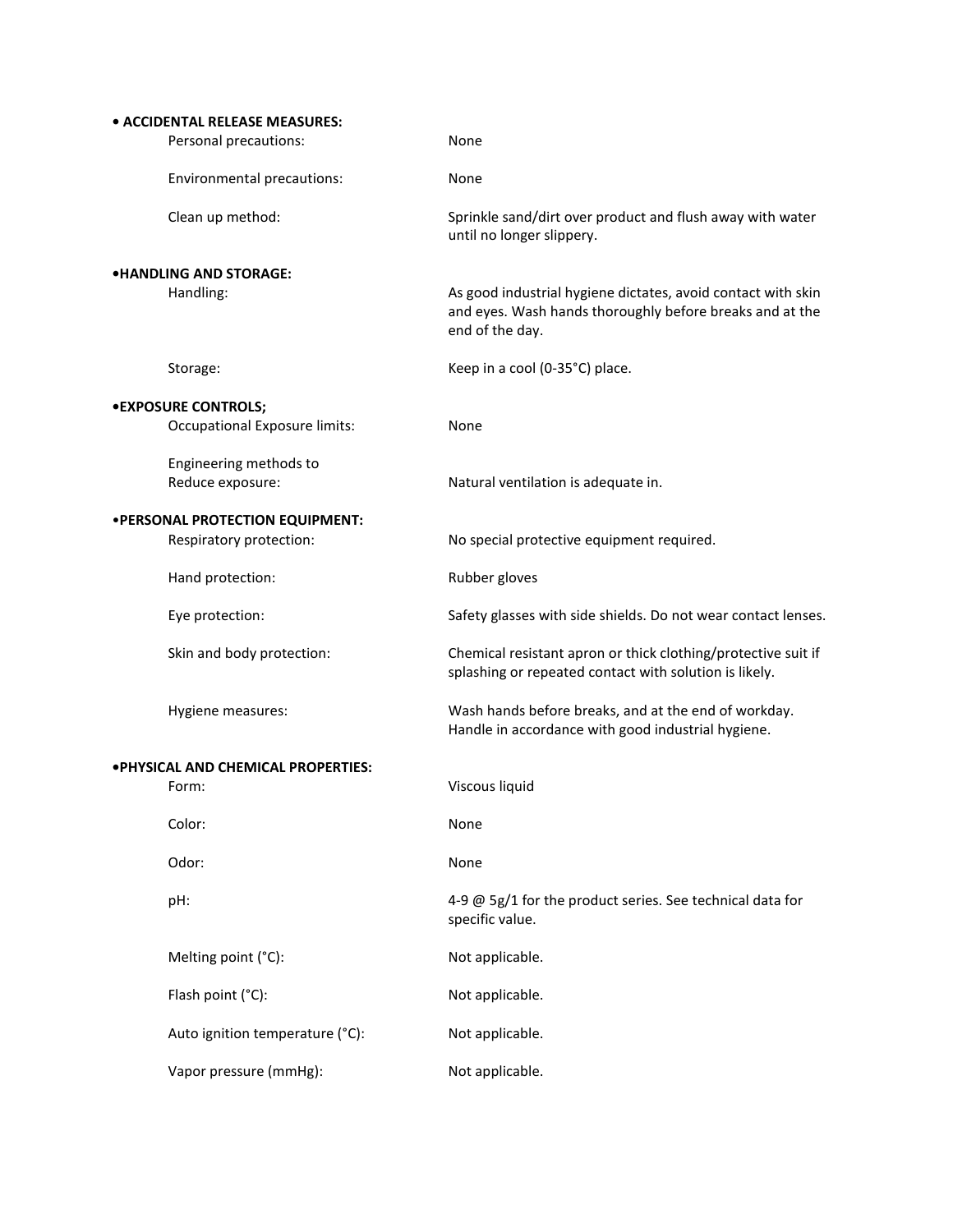| • STABILITY AND REACTIVITY;                                                    |                                                                                                                                                                                                                                                |
|--------------------------------------------------------------------------------|------------------------------------------------------------------------------------------------------------------------------------------------------------------------------------------------------------------------------------------------|
| Stability:                                                                     | Product is stable, no hazardous polymerization will occur.                                                                                                                                                                                     |
| Materials to avoid:                                                            | Oxidizing agents may cause exothermic reactions (reactions<br>which release heat)                                                                                                                                                              |
| Hazardous decomposition<br>Products:                                           | Thermal decomposition may produce: nitrogen oxides (NOx),<br>carbon dioxides.                                                                                                                                                                  |
| .TOXICOLOGICAL INFORMATION:<br>Acute toxicity:                                 |                                                                                                                                                                                                                                                |
| Oral:<br>a)                                                                    | LD50/oral/rat> 5000 mg/kg                                                                                                                                                                                                                      |
| b)<br>Dermal:                                                                  | The results of testing on rabbits showed this material to be<br>non-toxic even at high dose levels.                                                                                                                                            |
| Irritation:                                                                    |                                                                                                                                                                                                                                                |
| Skin:<br>a)                                                                    | The results of testing on rabbits showed this material to be<br>non-irritating to the skin.                                                                                                                                                    |
| Eyes:<br>b)                                                                    | Testing conducted according to the Draize technique showed<br>The material produces no corneal or iridial effects, and only<br>Slightly transitory conjunctival effects similar to those which<br>all granular materials have on conjunctivae. |
| Sensitization:<br>c)                                                           | The results on testing on Guinea Pigs showed this material to<br>be non-sensitizing.                                                                                                                                                           |
| d)<br>Chronic toxicity:                                                        | A two year feeding study on rats did not reveal adverse<br>health effects. A one year feeding study on dogs did not<br>reveal adverse health effects.                                                                                          |
| •ECOLOGICAL INFORMATION:                                                       |                                                                                                                                                                                                                                                |
| Ecotoxicity:                                                                   | The product is not considered to be toxic to aquatic<br>organisms, or harmful to the aquatic environment. However,<br>as with all chemical products, do not introduce directly into<br>the environment.                                        |
| Fish:<br>a)                                                                    | LC50/Fathead minnows/96 hrs> 1000mg/1                                                                                                                                                                                                          |
| b)<br>Algae:                                                                   | EC50/Selenastrum capricornutum/72 hrs> 500mg/1                                                                                                                                                                                                 |
| Bioaccumulation:                                                               | This product is not expected to bioaccumulate.                                                                                                                                                                                                 |
| Persistence/degradability:                                                     | Not readily biodegradable.                                                                                                                                                                                                                     |
| <b>.DISPOSAL CONSIDERATIONS:</b><br>Waste from residues or<br>Unused products: | Bury in landfill in accordance with all applicable regulations.                                                                                                                                                                                |